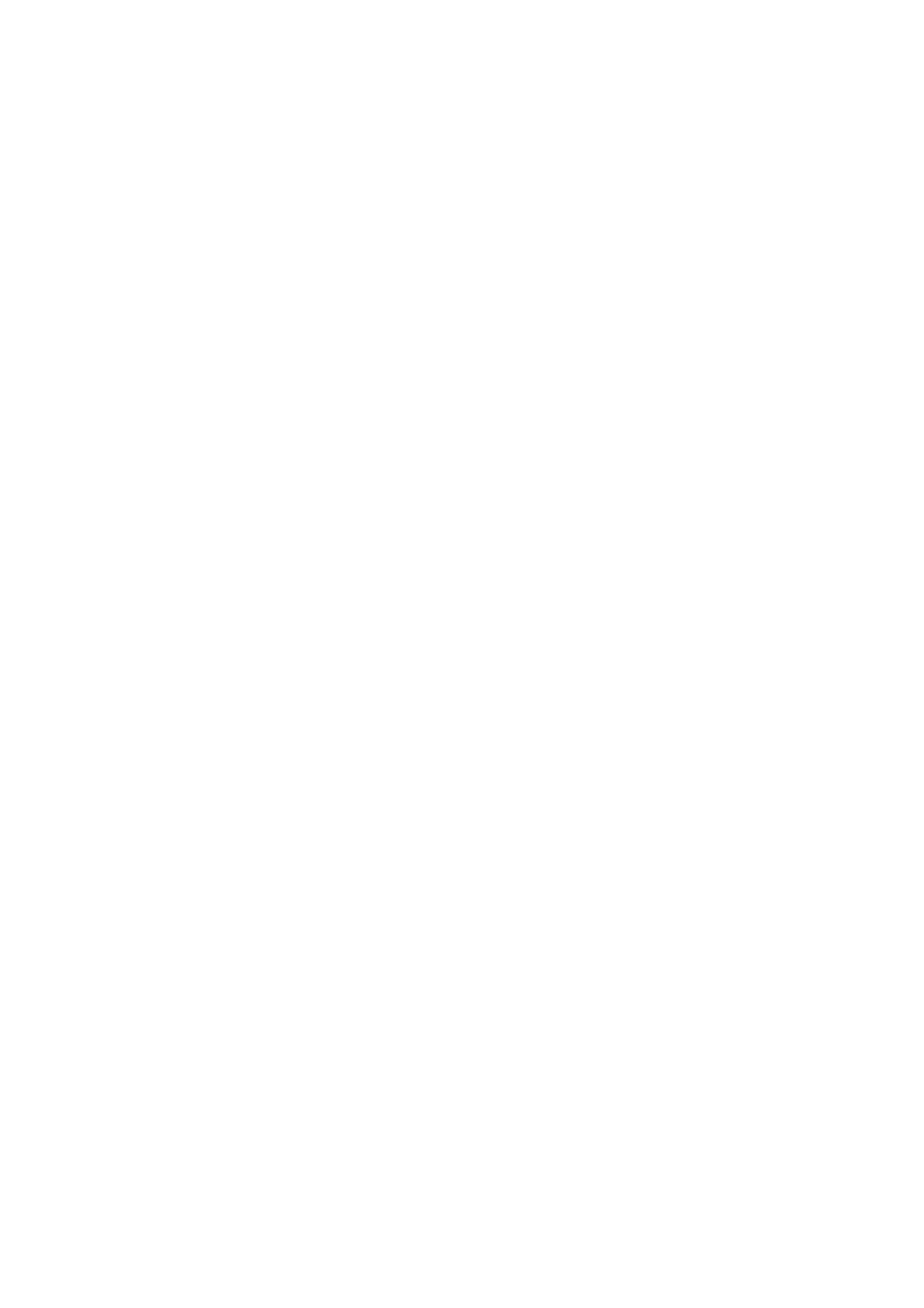The author assumes no responsibility for any errors or omissions which may appear in this document nor does it make a commitment to update the information contained herein.

Third-party brands and names are the property of their respective owners.

Sound Blaster is a registered trademark of Creative Technology Ltd in the United States and certain other countries. Sound Blaster-LINK and SB-LINK are trademarks of Creative Technology Ltd.

Nov 05, 1998 Taipei, Taiwan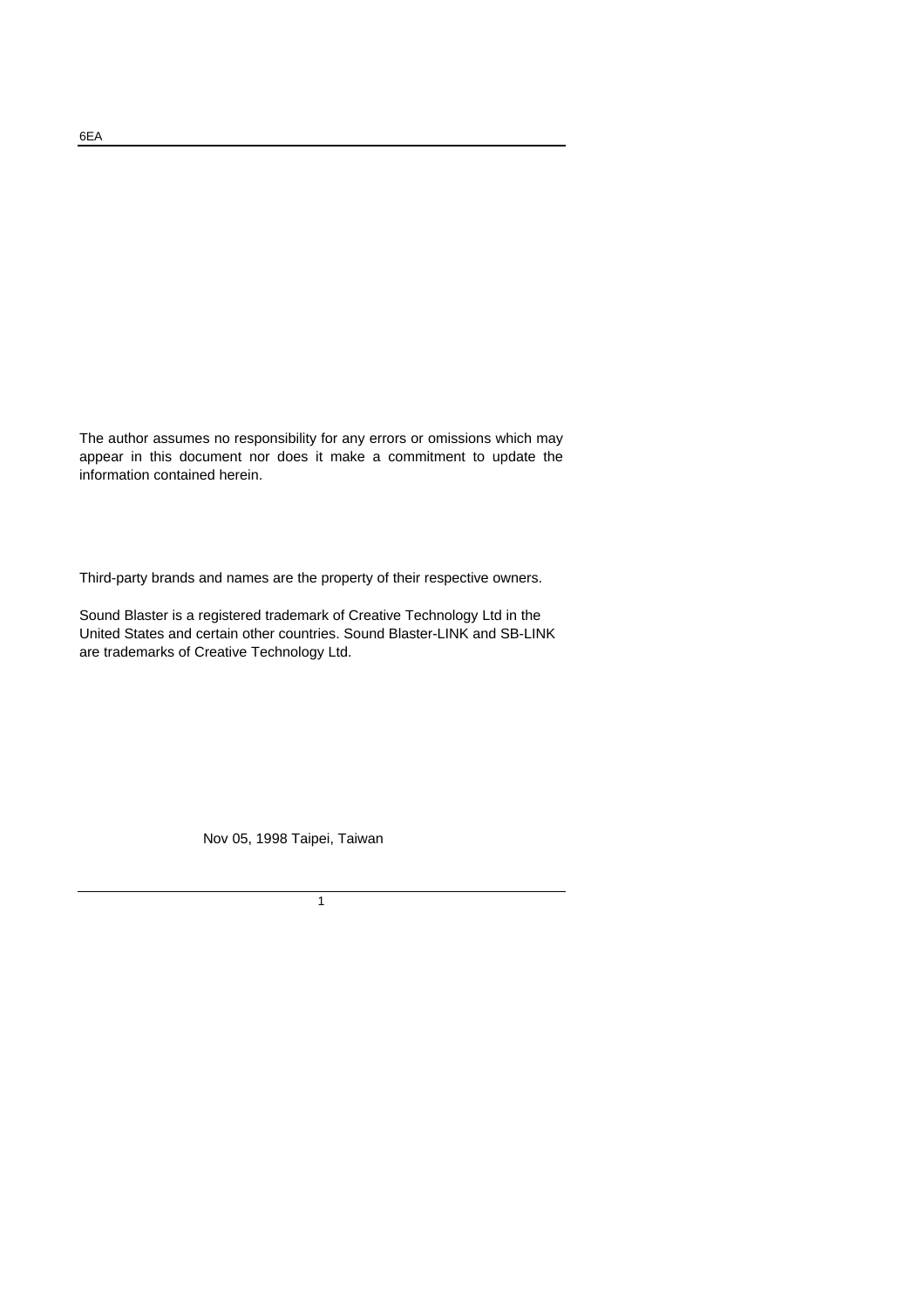### **I. Quick Installation Guide : CPU SPEED SETUP**

The system bus speed can be selectable between 66.6MHz. The user can select the system bus speed (JP2,JP3,JP4) and change the DIP SWITCH **(SW)** selection to set up the CPU speed for 233 - 633MHz processor.

 $\bullet$ <sup>\*</sup> The CPU speed must match with the frequency RATIO. It will cause **system hanging up if the frequency RATIO is higher than CPU's.**

| <b>FREQ. RATIO</b> | <b>DIP SWITCH (SW)</b> |                 |                 |            |  |
|--------------------|------------------------|-----------------|-----------------|------------|--|
|                    | SW <sub>1</sub>        | SW <sub>2</sub> | SW <sub>3</sub> | SW4        |  |
| X <sub>3</sub>     | <b>ON</b>              | <b>OFF</b>      | ON              | ON         |  |
| X 3.5              | <b>OFF</b>             | <b>OFF</b>      | ON              | ON         |  |
| X <sub>4</sub>     | ON                     | <b>ON</b>       | <b>OFF</b>      | <b>ON</b>  |  |
| X <sub>4.5</sub>   | <b>OFF</b>             | ON              | <b>OFF</b>      | ON         |  |
| X <sub>5</sub>     | <b>ON</b>              | <b>OFF</b>      | <b>OFF</b>      | <b>ON</b>  |  |
| X <sub>5.5</sub>   | <b>OFF</b>             | <b>OFF</b>      | <b>OFF</b>      | ON         |  |
| X <sub>6</sub>     | <b>ON</b>              | <b>ON</b>       | ON              | <b>OFF</b> |  |
| X 6.5              | OFF                    | ON              | ON              | <b>OFF</b> |  |

 $\bullet^*$ **JP2, JP3, JP4** (Select the system speed;  $\bullet$ 66.6 / 75 / 83 MHz)

| <b>MAIN CLOCK</b> | JP <sub>2</sub> | JP3     | JP4     |
|-------------------|-----------------|---------|---------|
| 66MHz             | $2 - 3$         | $2 - 3$ | $2 - 3$ |
| 75MHz             | $2 - 3$         | $1 - 2$ | $2 - 3$ |
| 83MHz             | $1 - 2$         | $2 - 3$ | $1 - 2$ |

**´ Note: We don't recommend you to setup your system speed to 75 or 83MHz because these frequencies are not the standard specifications for CPU, Chipset and most of the peripherals. Whether your system can run under 75 or 83MHz properly will depend on your hardware configurations: CPU, SDRAM, Cards,**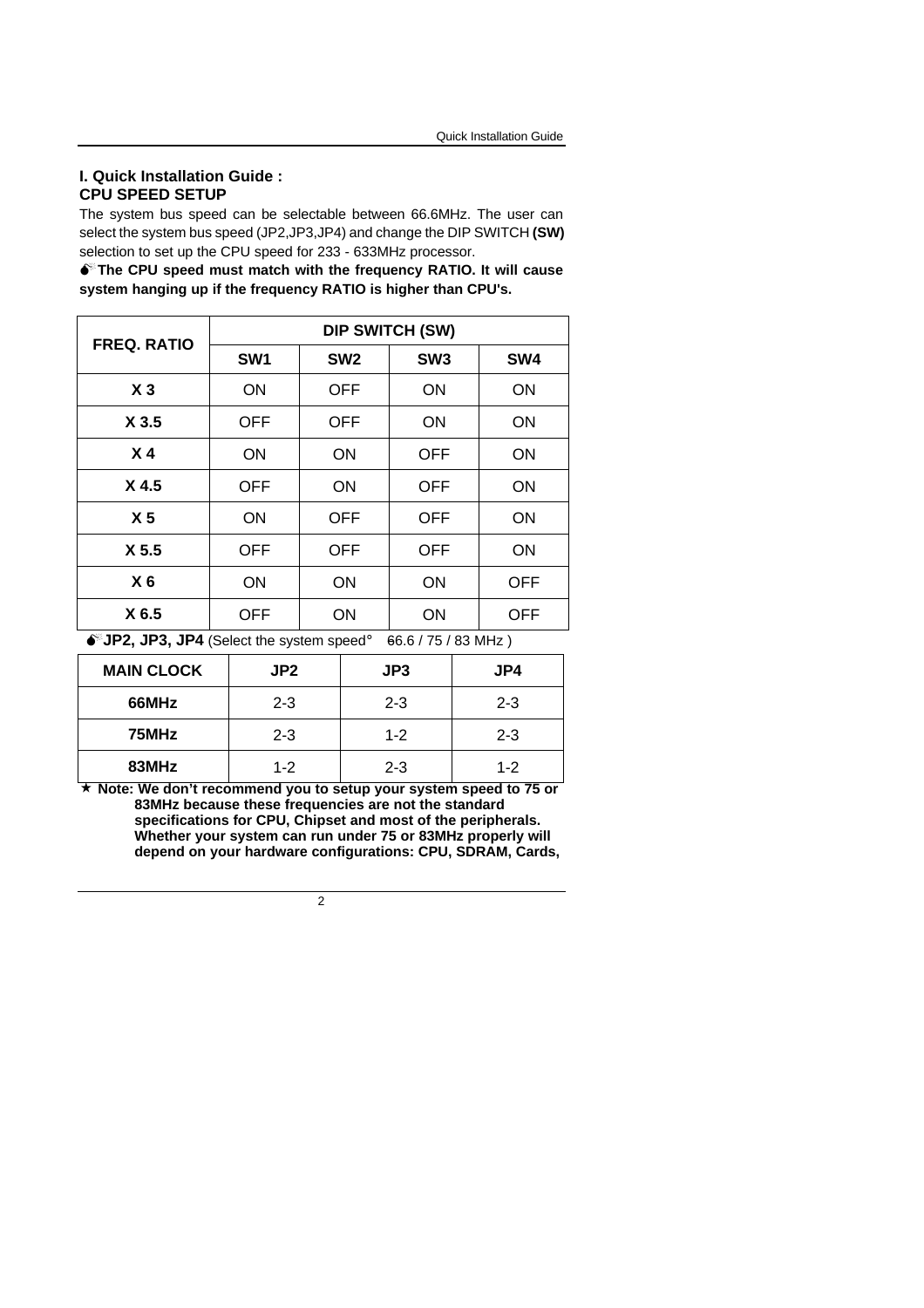**etc.**

1. Pentium<sup>®</sup> II / Celeron 233 / 66 MHz FSB



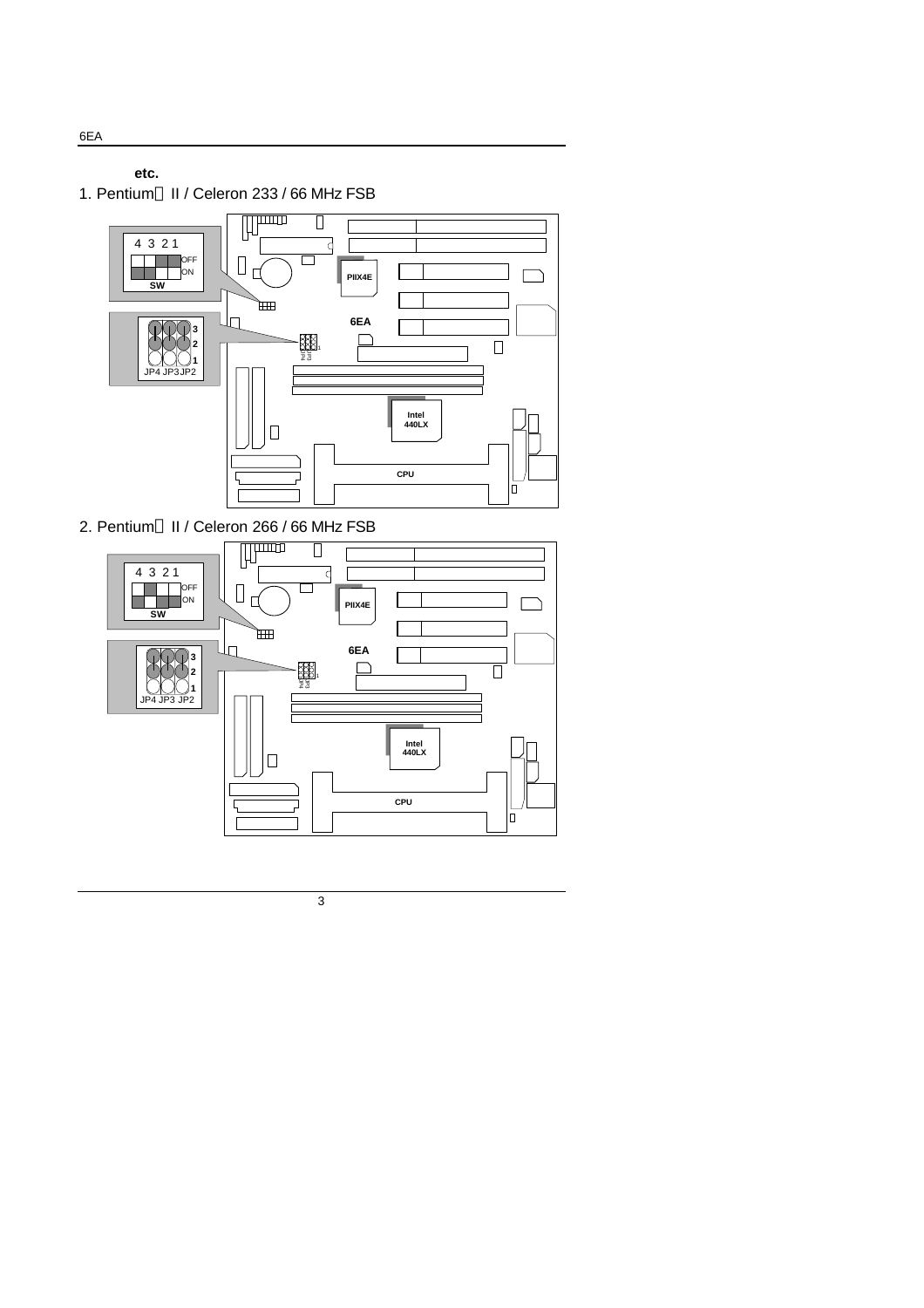

4. Pentium<sup>®</sup> II / Celeron 333 / 66 MHz FSB Celeron 300A / 66MHz FSB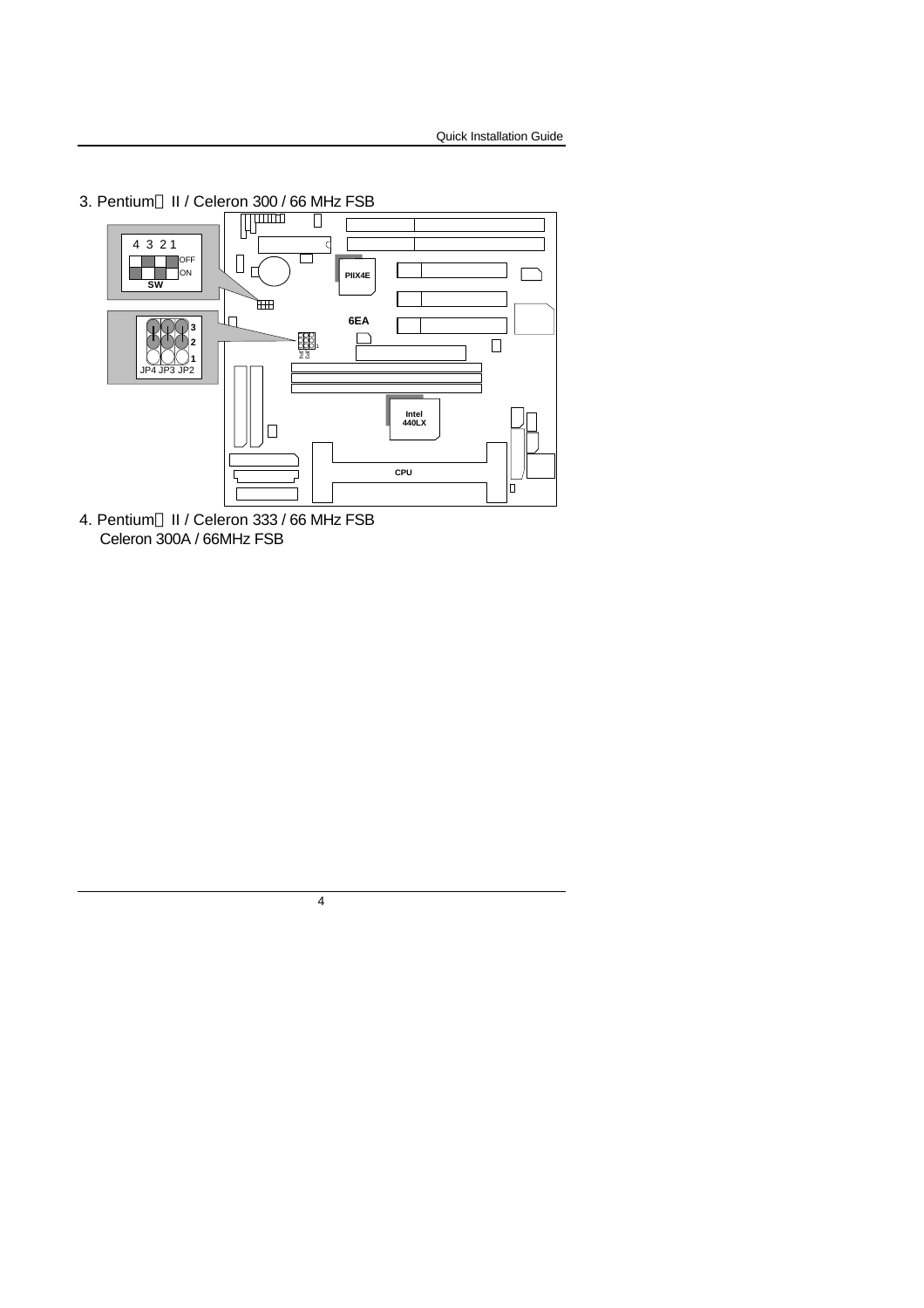



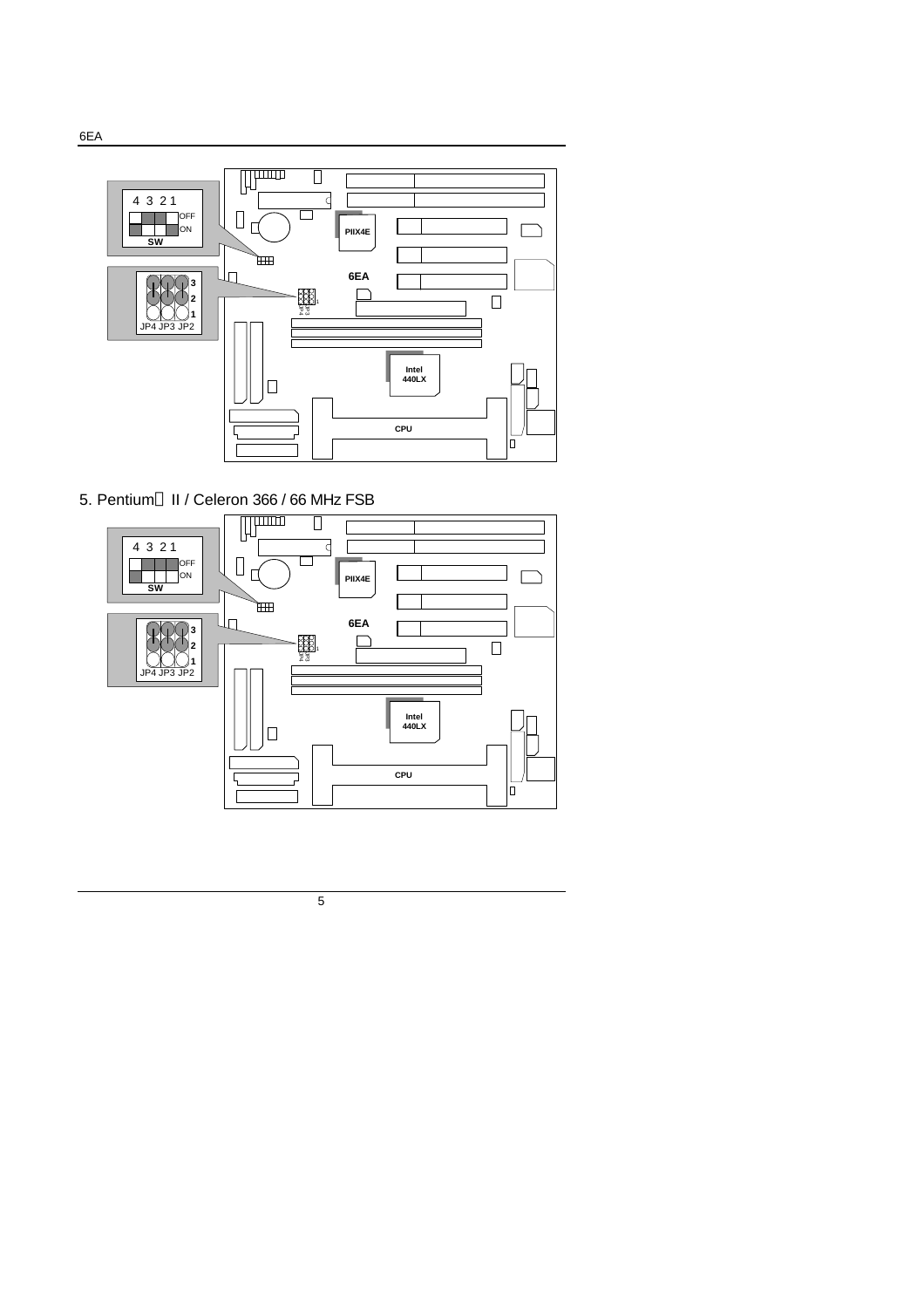## **II. Jumper setting :**



PWR : Power LED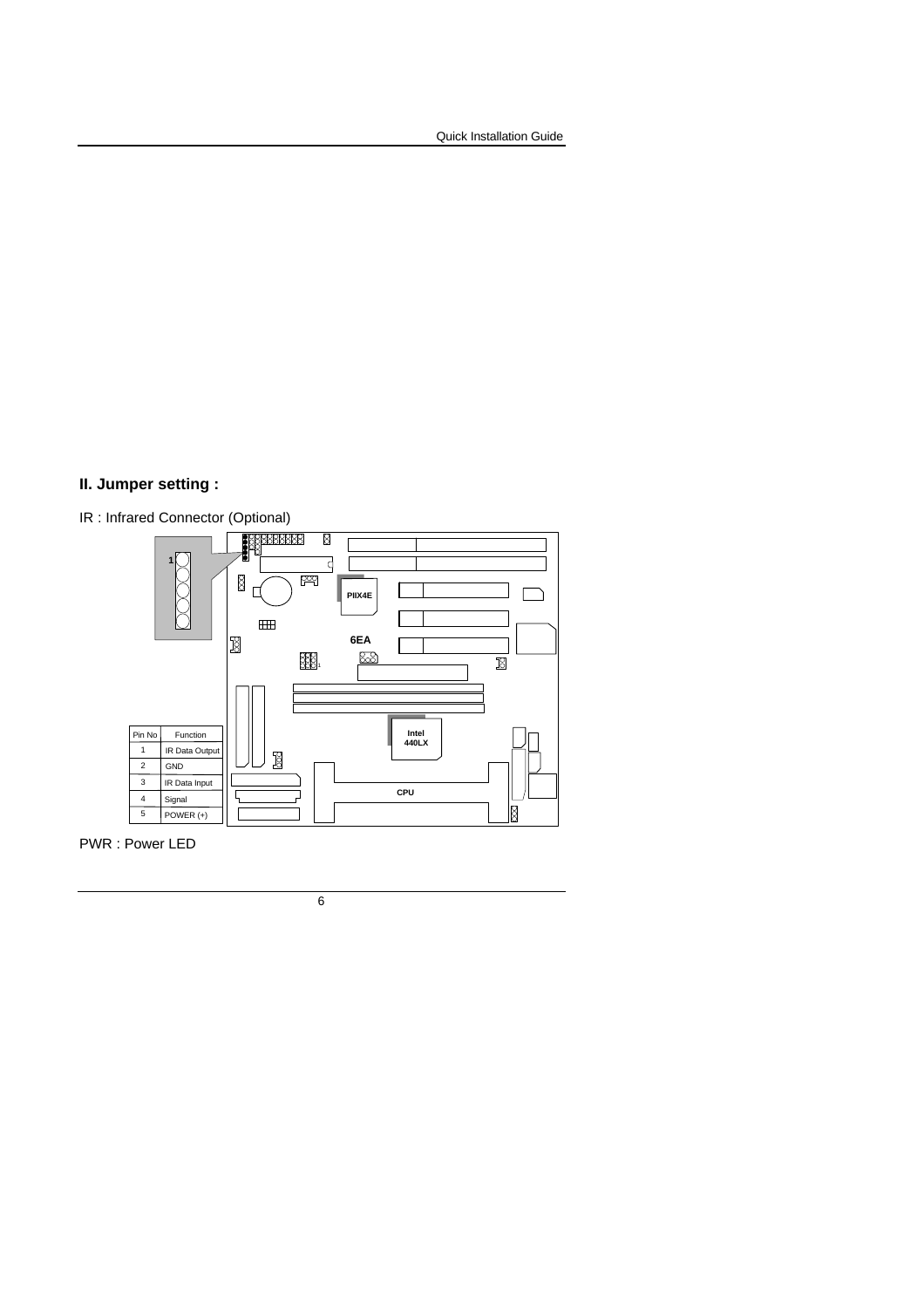

SPK : Speaker Connector



TD : Turbo LED Connector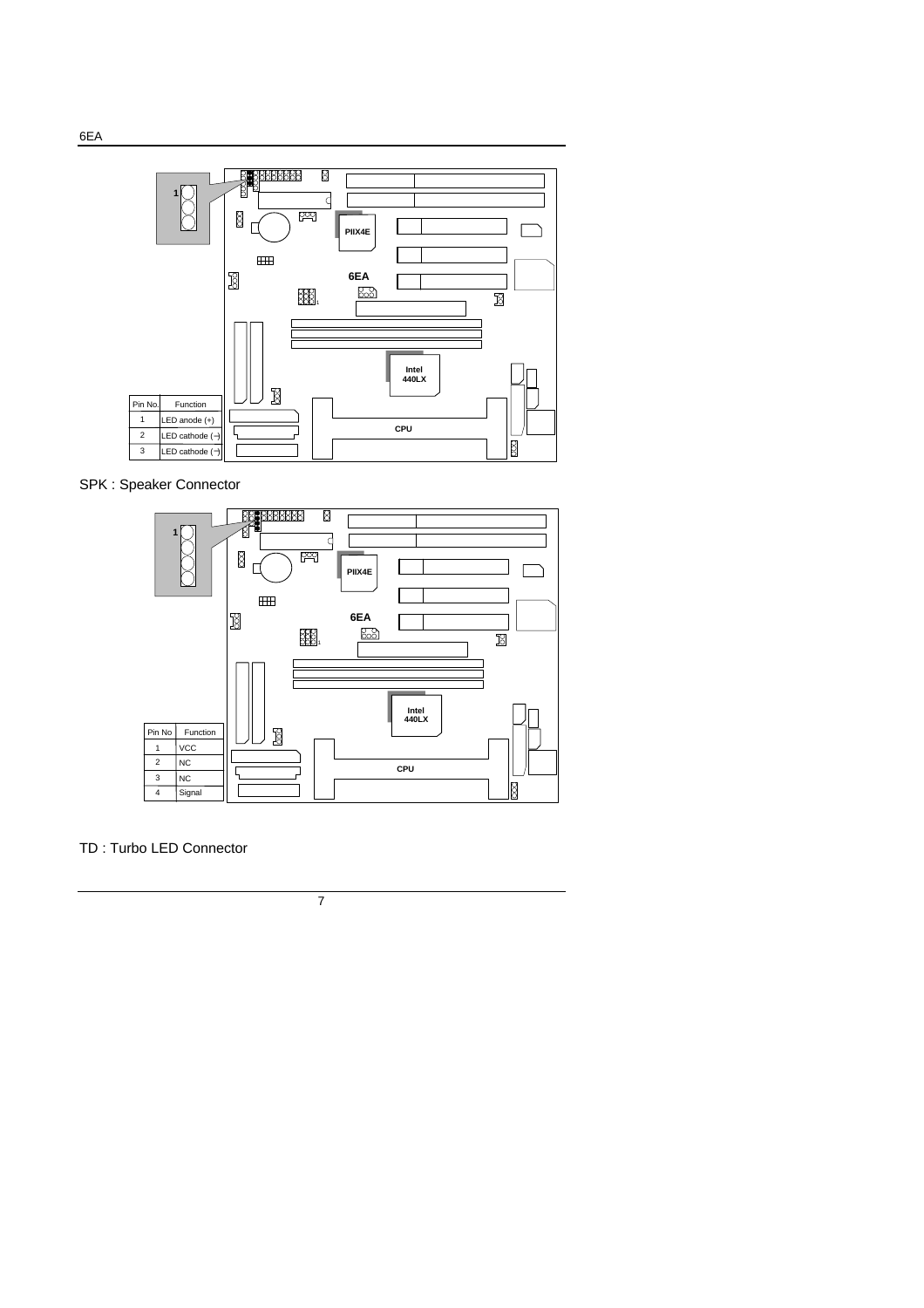

TB : Turbo Switch Connector



RST : Reset Switch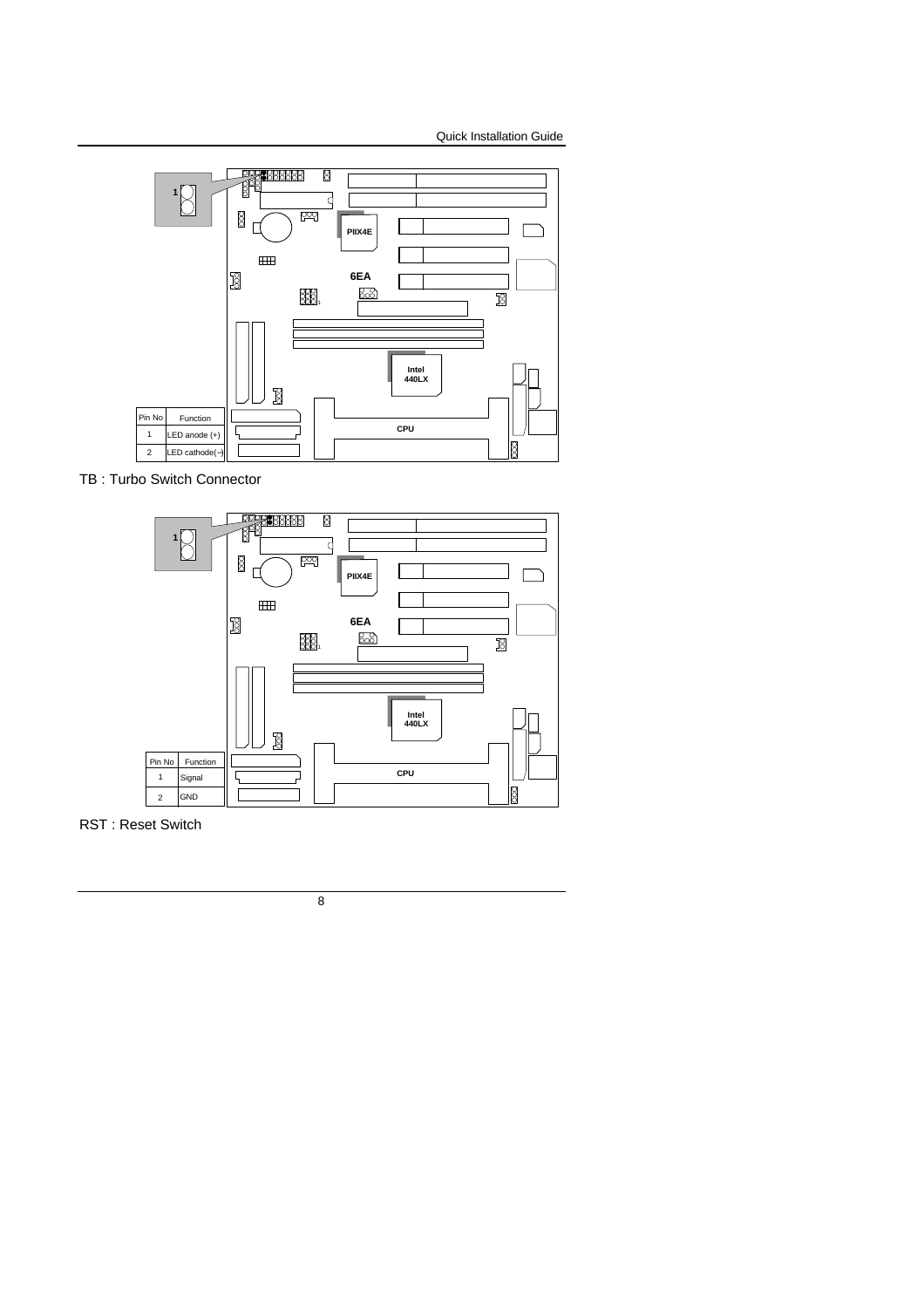

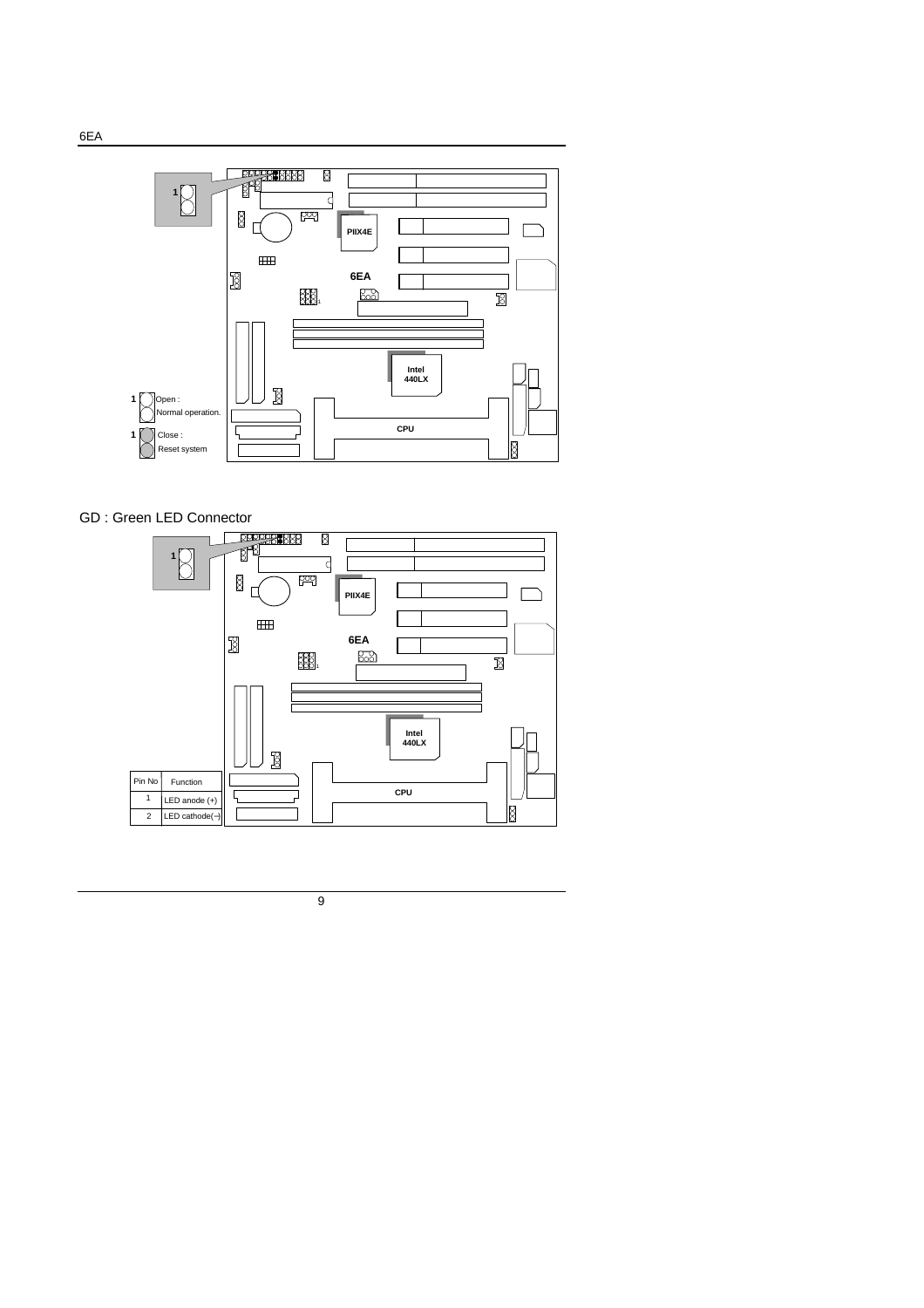

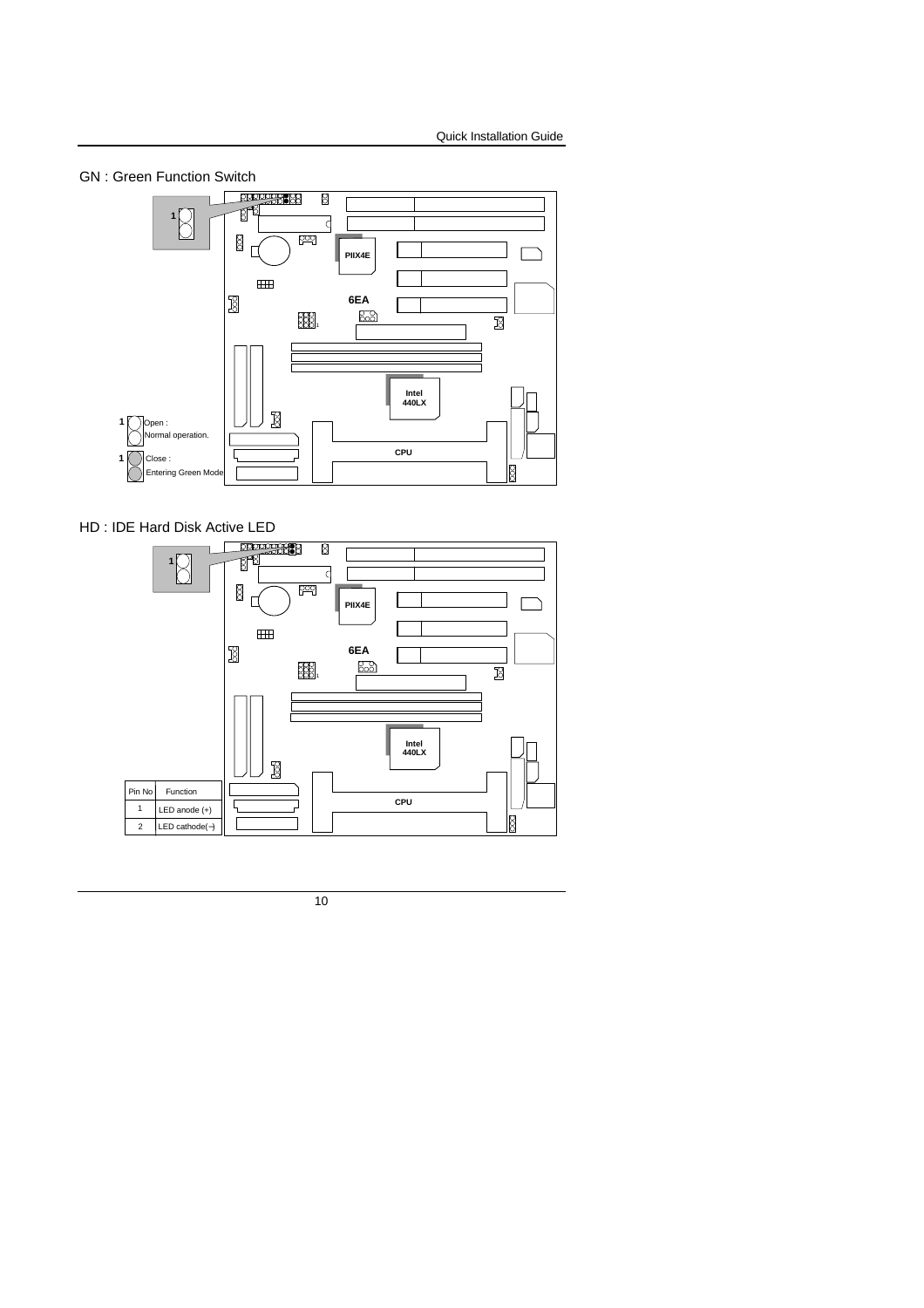



POWER : Power Connector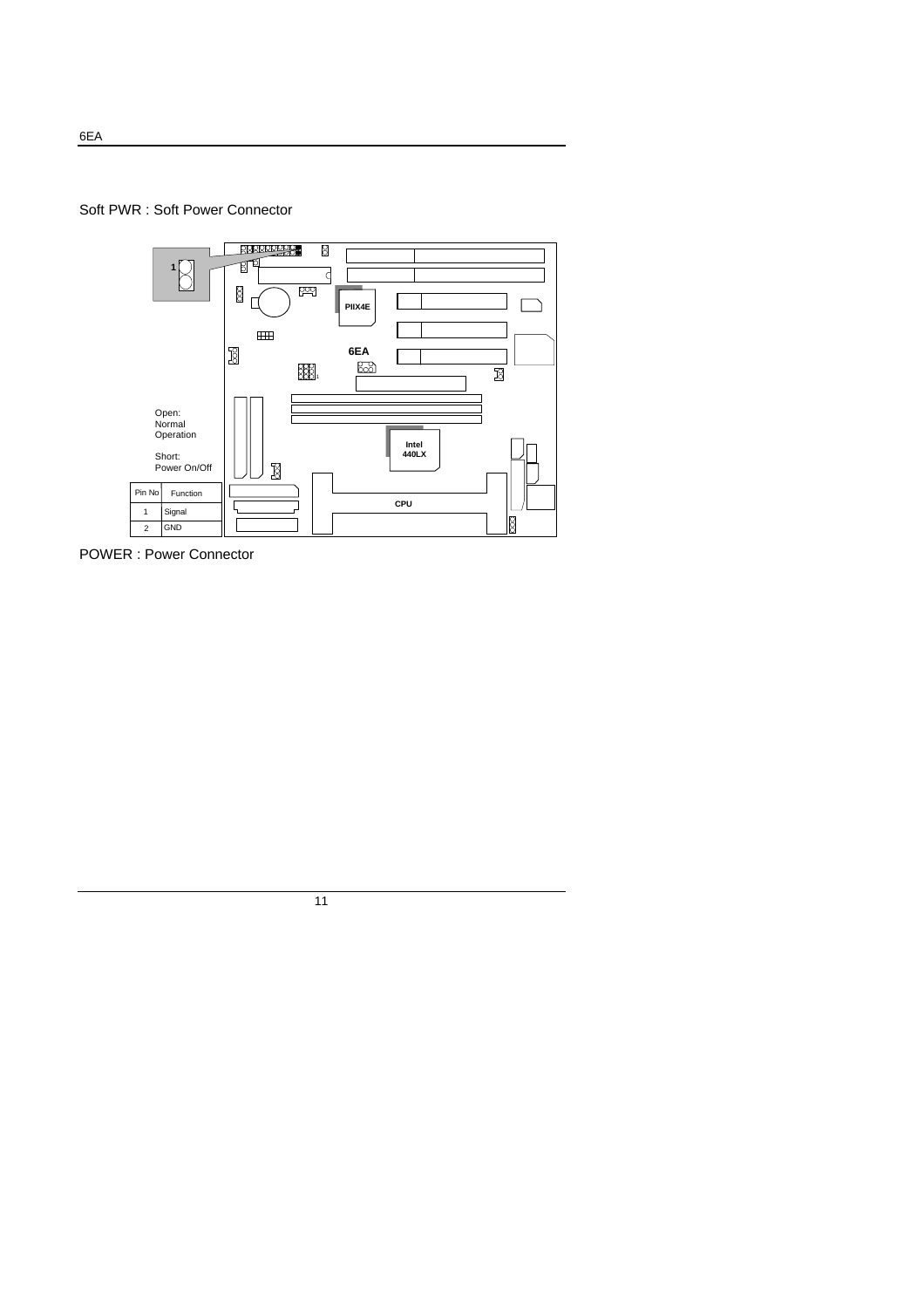

ATX POWER : ATX POWER Connector



J6 : CPU FAN Connector (CPU Cooling Fan Power Connector)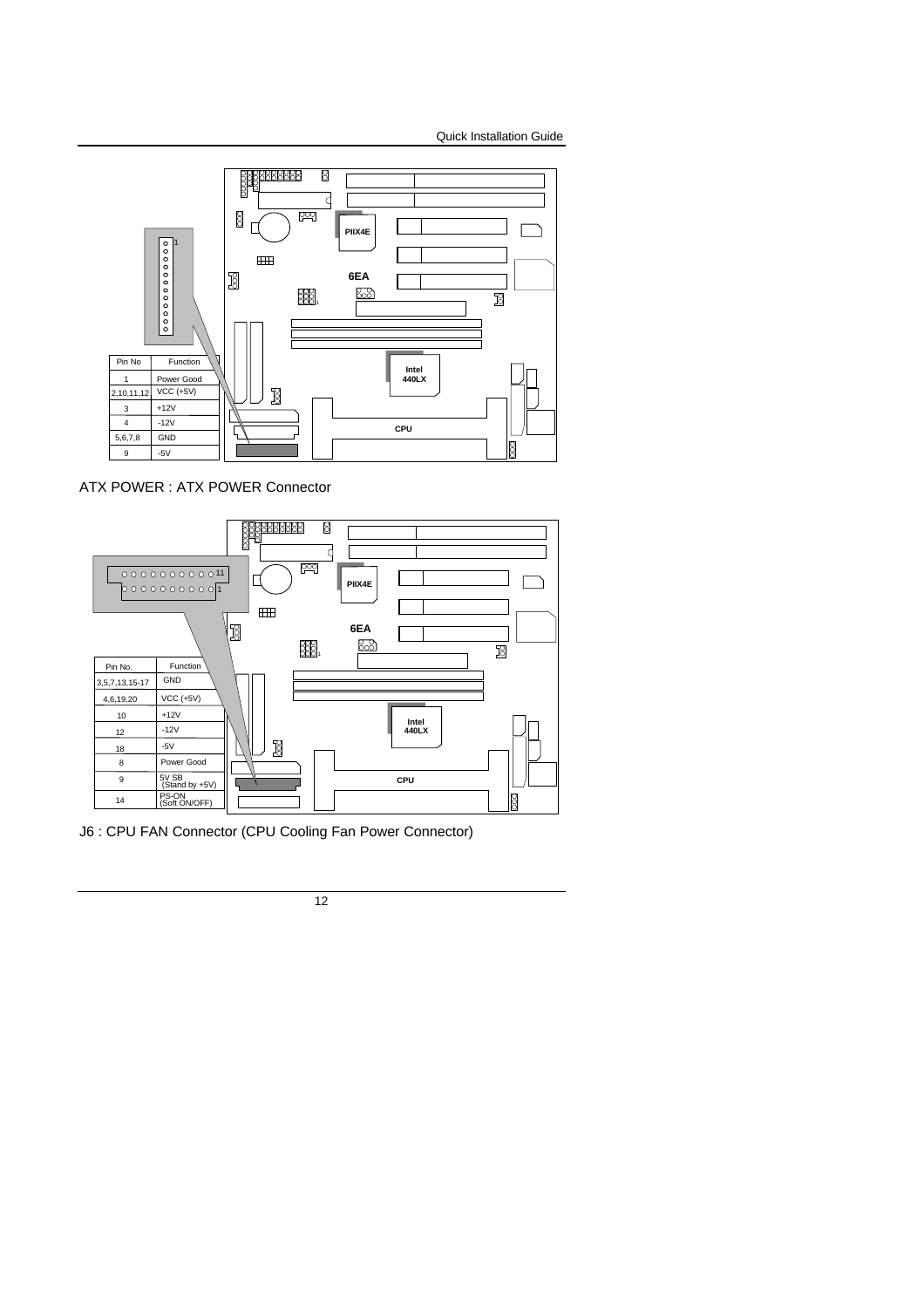

J18 : Power FAN Connector



J17 : SYSTEM FAN Connector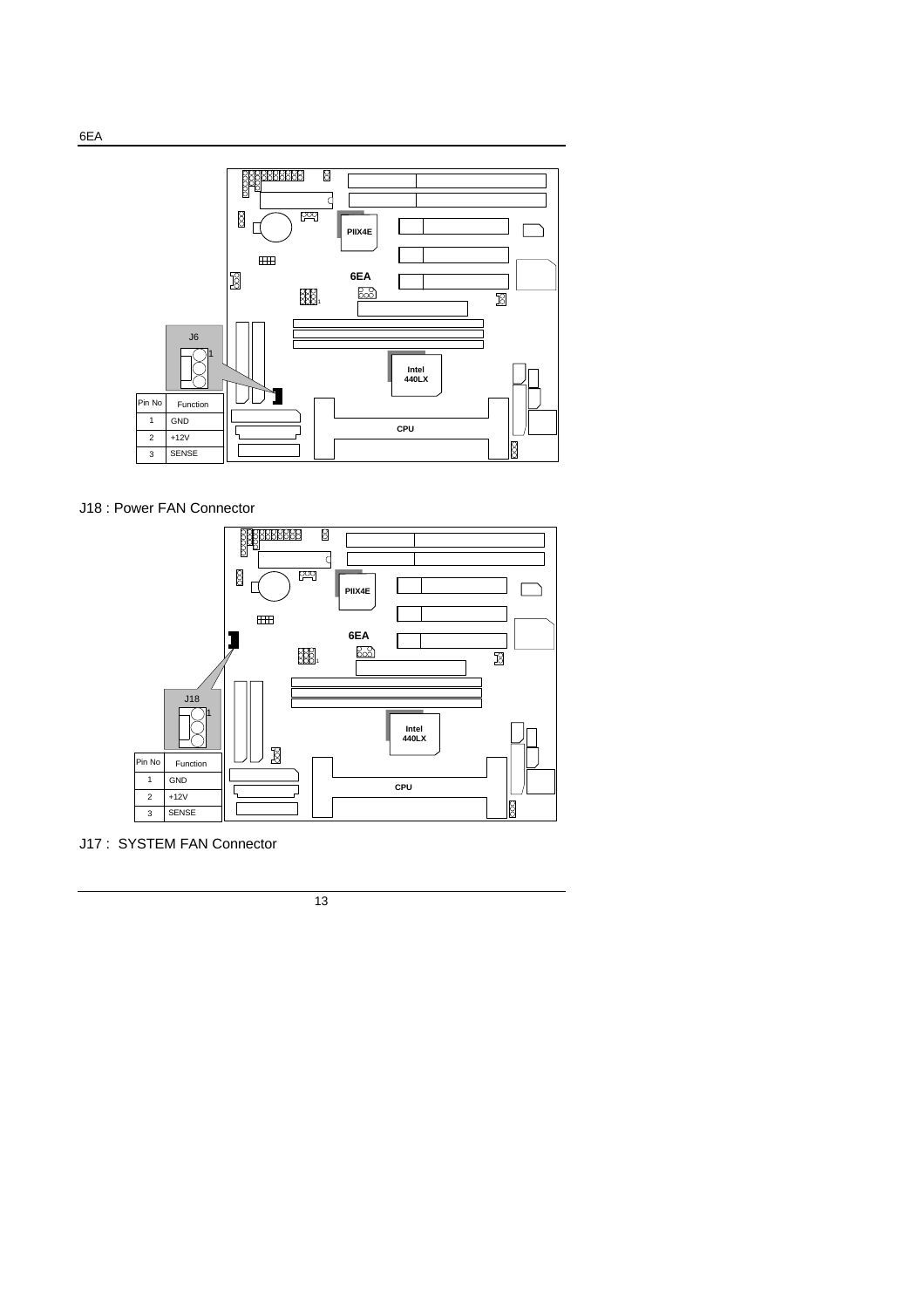

IDE1: For Primary IDE port



IDE2: For Secondary IDE port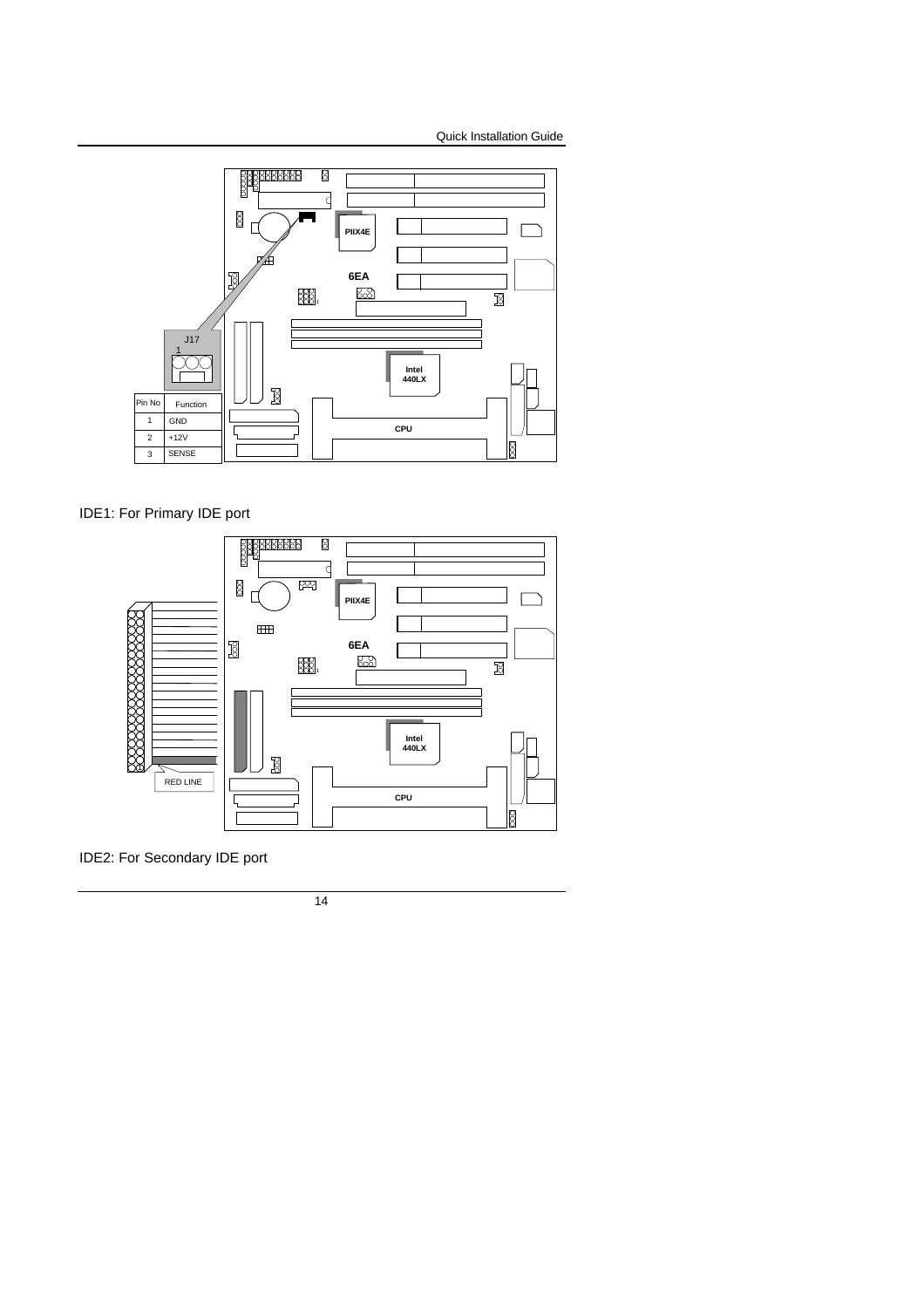LPT : LPT PORT



FLOPPY : FLOPPY PORT

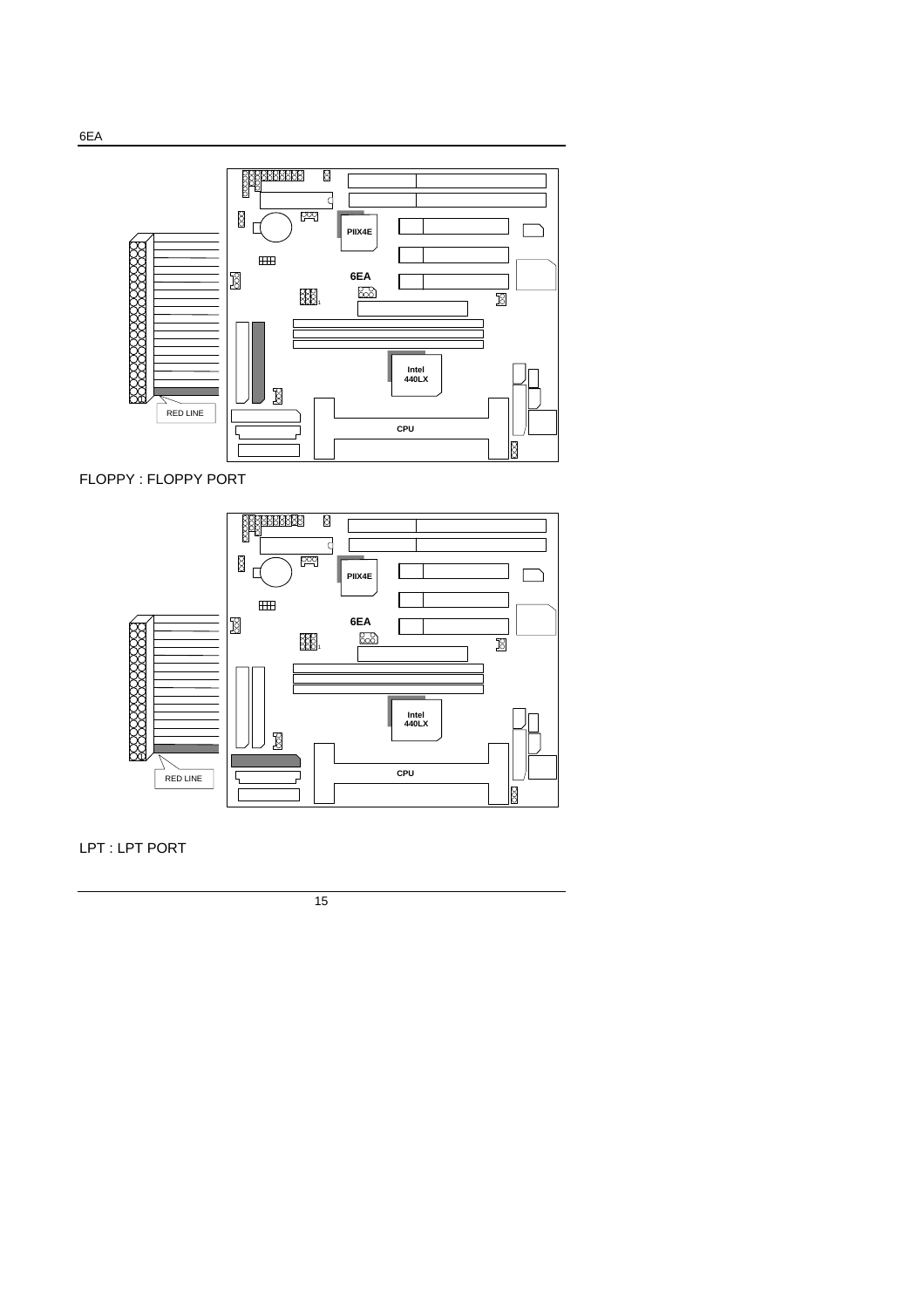

COMB : COM B PORT



COMA : COM A PORT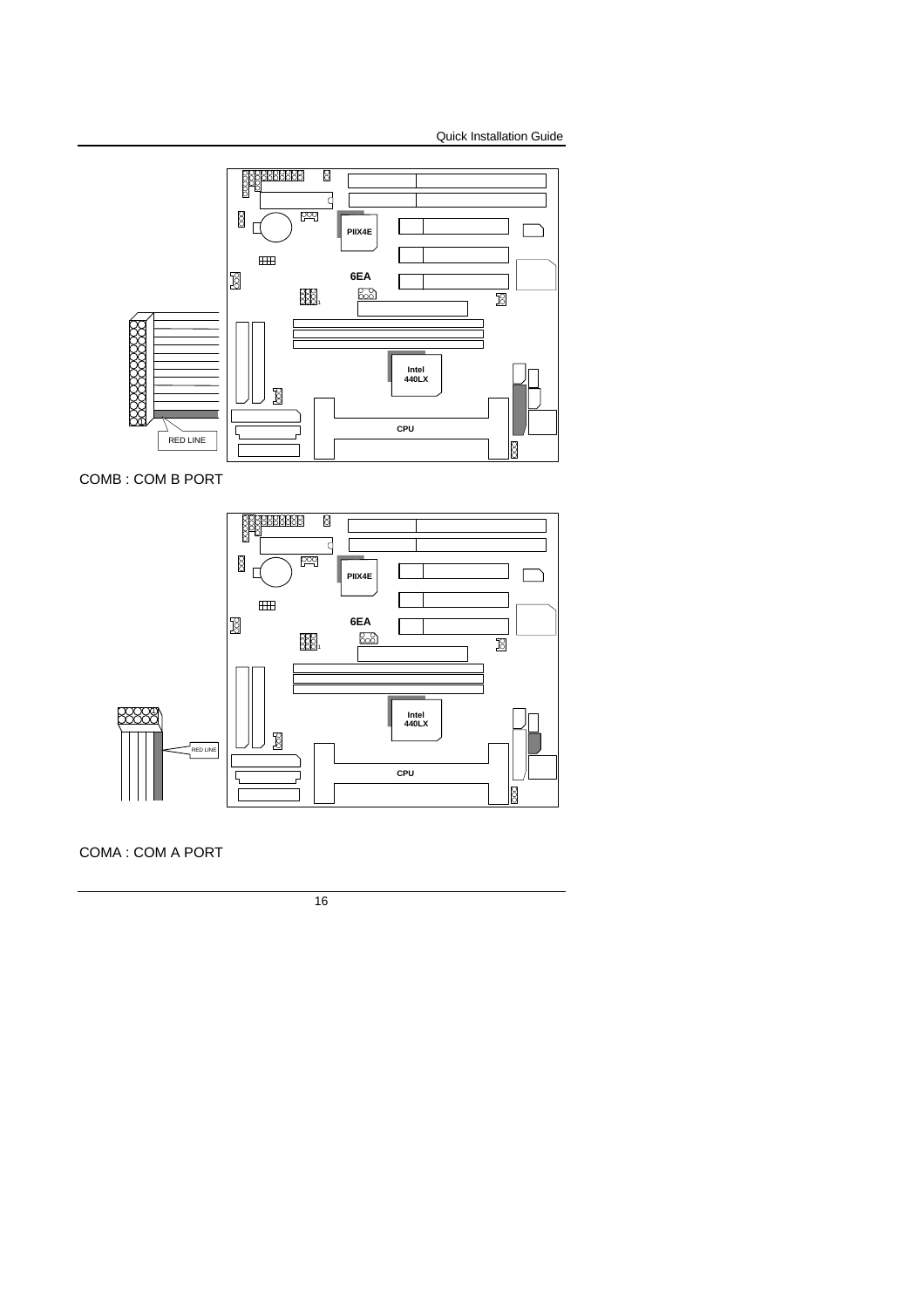

JP1 : Keyboard Power On (for ATX Power Supply only)



K.B : Keyboard Connector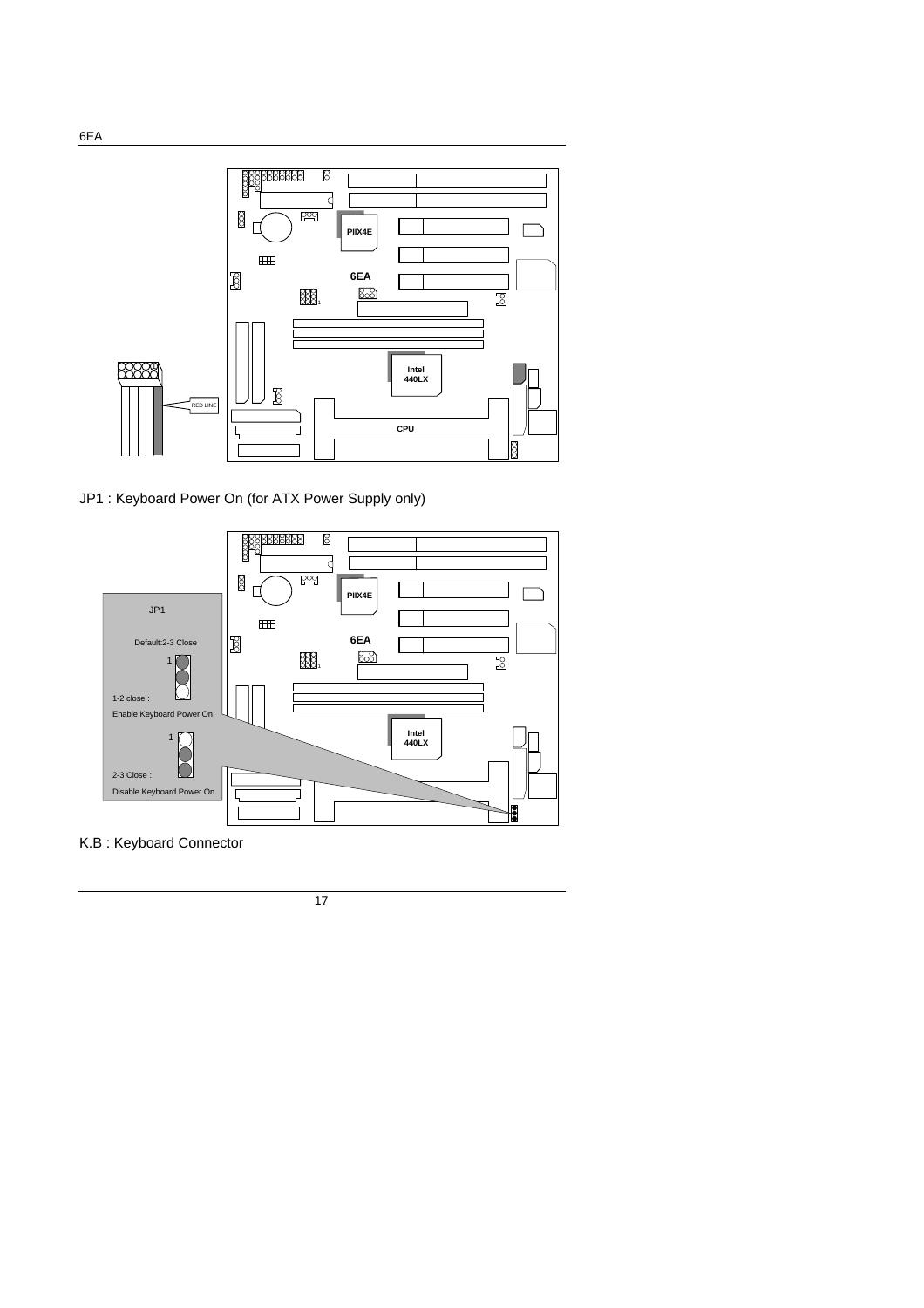

J7 : PS/2 MOUSE



USB : USB Port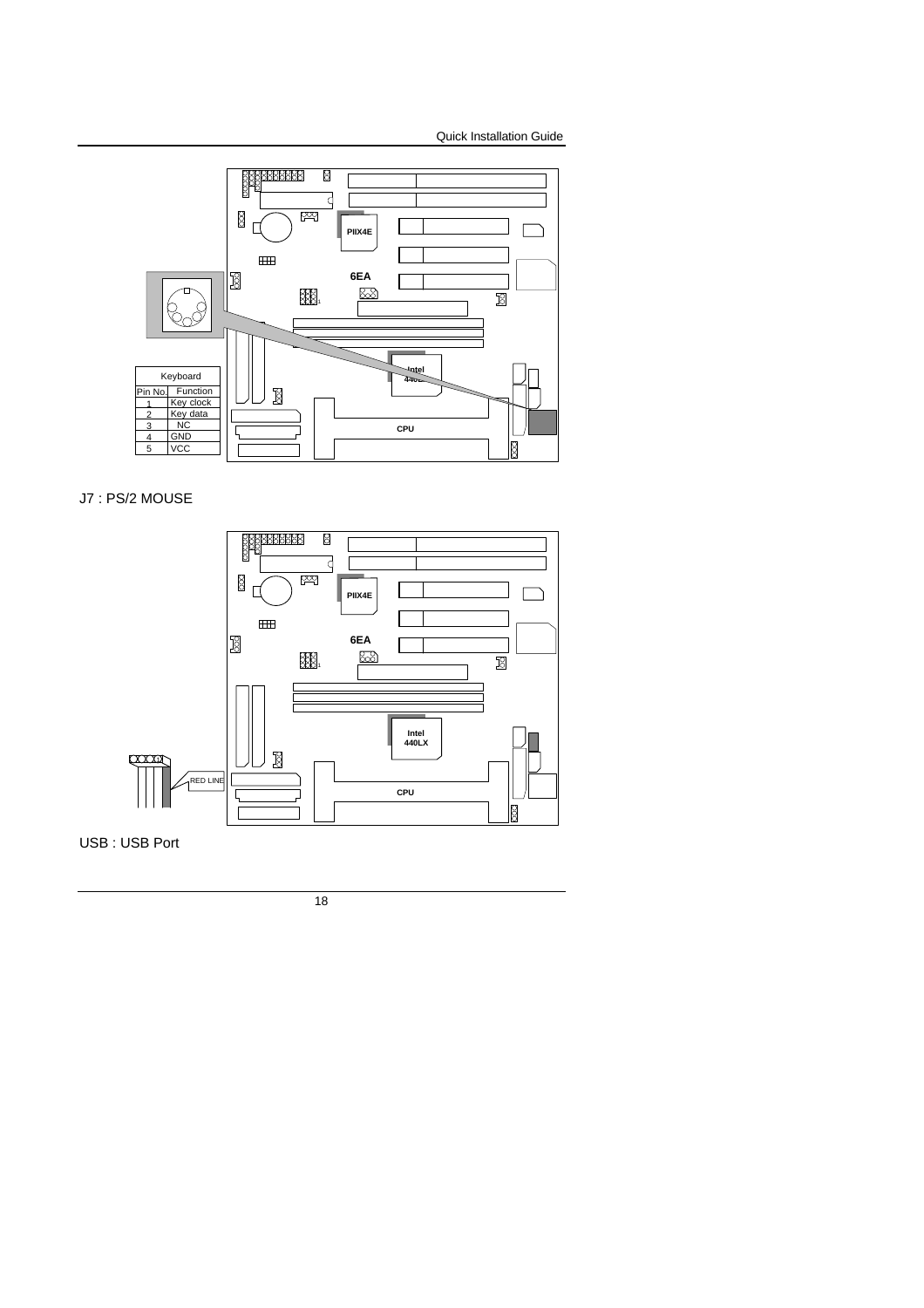

Wake on Lan (for ATX Power Supply only)



J10 : ATX Power Control Selection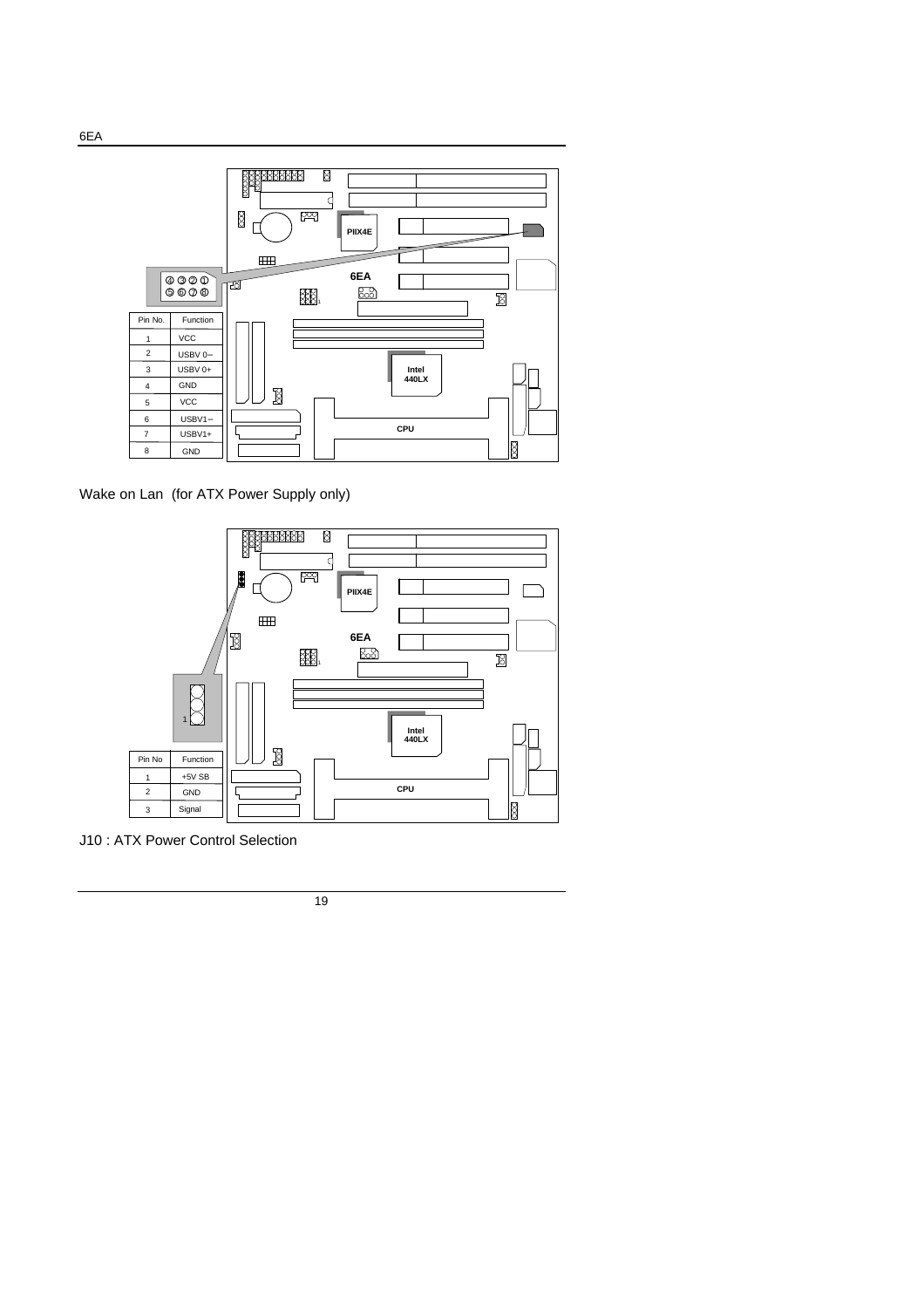

J18 : SB-LINK (Creative PCI Sound Card Support)

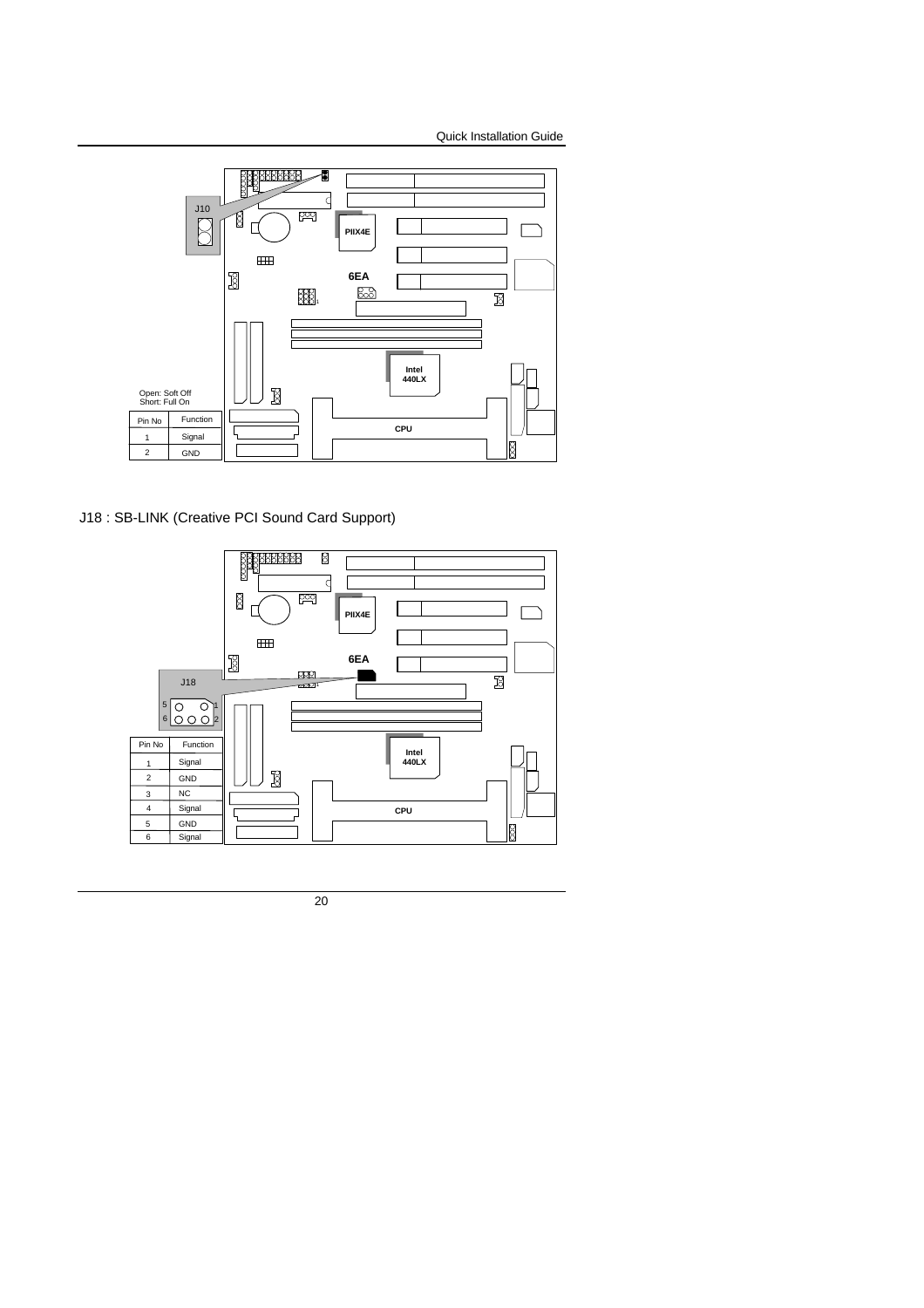

BAT1 : For Battery



ේ Danger of explosion if battery is incorrectly replaced.<br>● Replace only with the same or equivalent type recommended by the manufacturer.<br>● Dispose of used batteries according to the manufacturers instructions.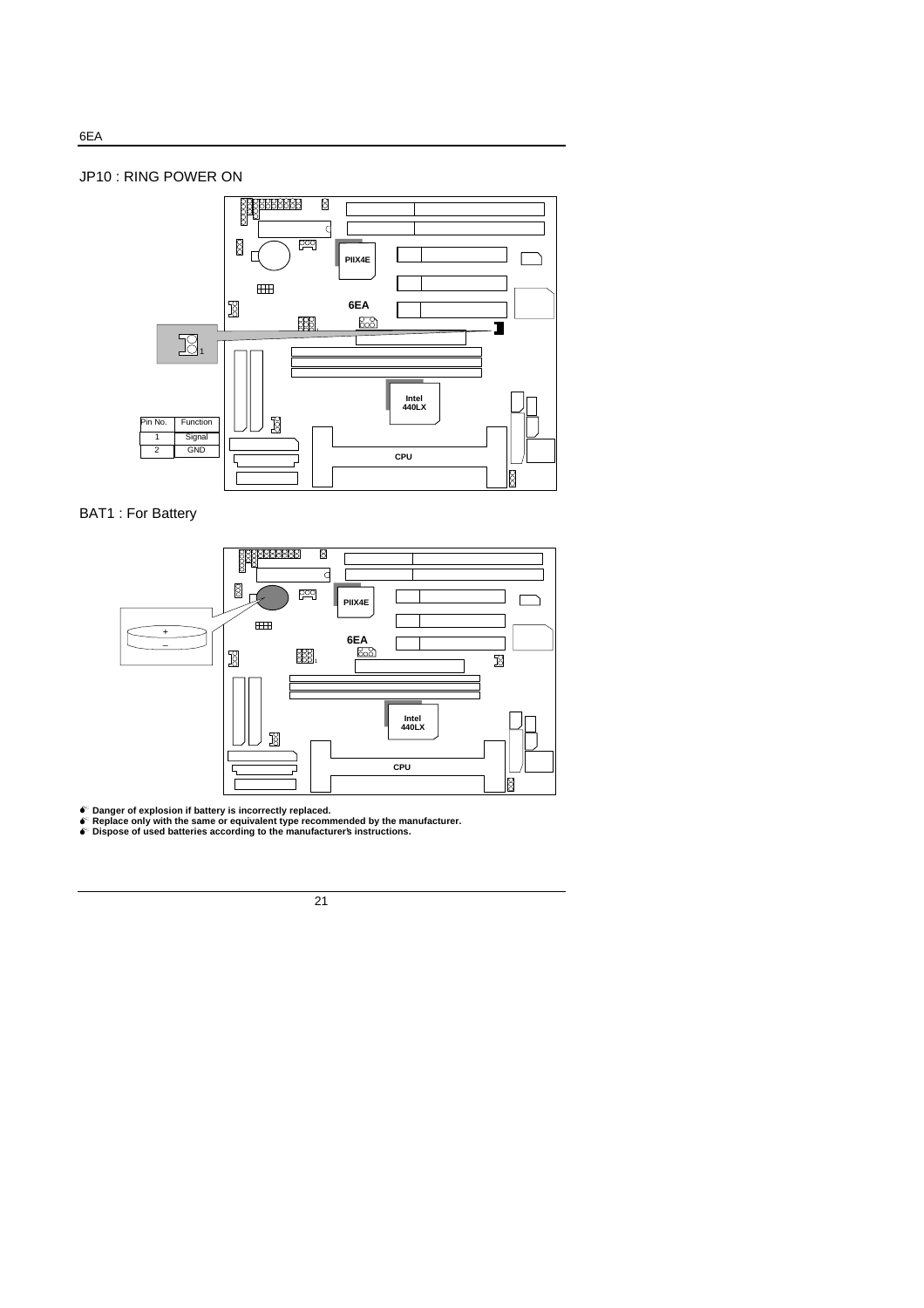## **III. Top Performance Test Setting:**

Users have to modify the value for each item in chipset features as follow

| (2H69JG0S)<br><b>PCI/ISH BIUS</b><br>ĸum<br><b>CHIPSET FEATURES SETUP</b><br>AWARD SOFTWARE, INC.                                                                                                                                                                                                                                                                                                                                      |                                                                                                                                                                                    |  |  |  |
|----------------------------------------------------------------------------------------------------------------------------------------------------------------------------------------------------------------------------------------------------------------------------------------------------------------------------------------------------------------------------------------------------------------------------------------|------------------------------------------------------------------------------------------------------------------------------------------------------------------------------------|--|--|--|
| Enabled  <br>Auto Configuration<br>*DRAM Speed Selection<br>Memory Buffer Strength<br>Fast<br>Middle<br>DRAM Data Integrity Mode<br>Non-ECC<br>Video RAM Cacheable<br>Enabled<br>16 Bit I/O Recovery Time<br>Hole At 15M-16M<br>Memory<br>Disabled<br>Disabled<br>Delayed Transaction<br>SDRAM RAS-to-CAS De<br>SDRAM RAS Precharge<br>RAS-to-CAS Delay<br>RAS Precharge Time<br>Fast<br>Fast<br><b>SDRAM</b><br>CAS latency Time<br>2 | Disabled<br>Auto Detect DIMM/PCI Clk<br>Disabled<br>Spread Spectrum                                                                                                                |  |  |  |
|                                                                                                                                                                                                                                                                                                                                                                                                                                        | ESC<br>PRODUCTS<br>PRODUCTS<br>t+++: Select Item<br>Quit<br>PU/PD/+/- : Modify<br>Help<br>(Shift)F2:<br>Old Values<br>Color<br>Defaults<br>Load BIOS<br>Defaults<br>Setup.<br>Load |  |  |  |

for top performance setting.

\*\* Each value of items as above depends on your hardware configuration : CPU , SDRAM , Cards , etc.

Please modify each value of items if your system does not work properly .